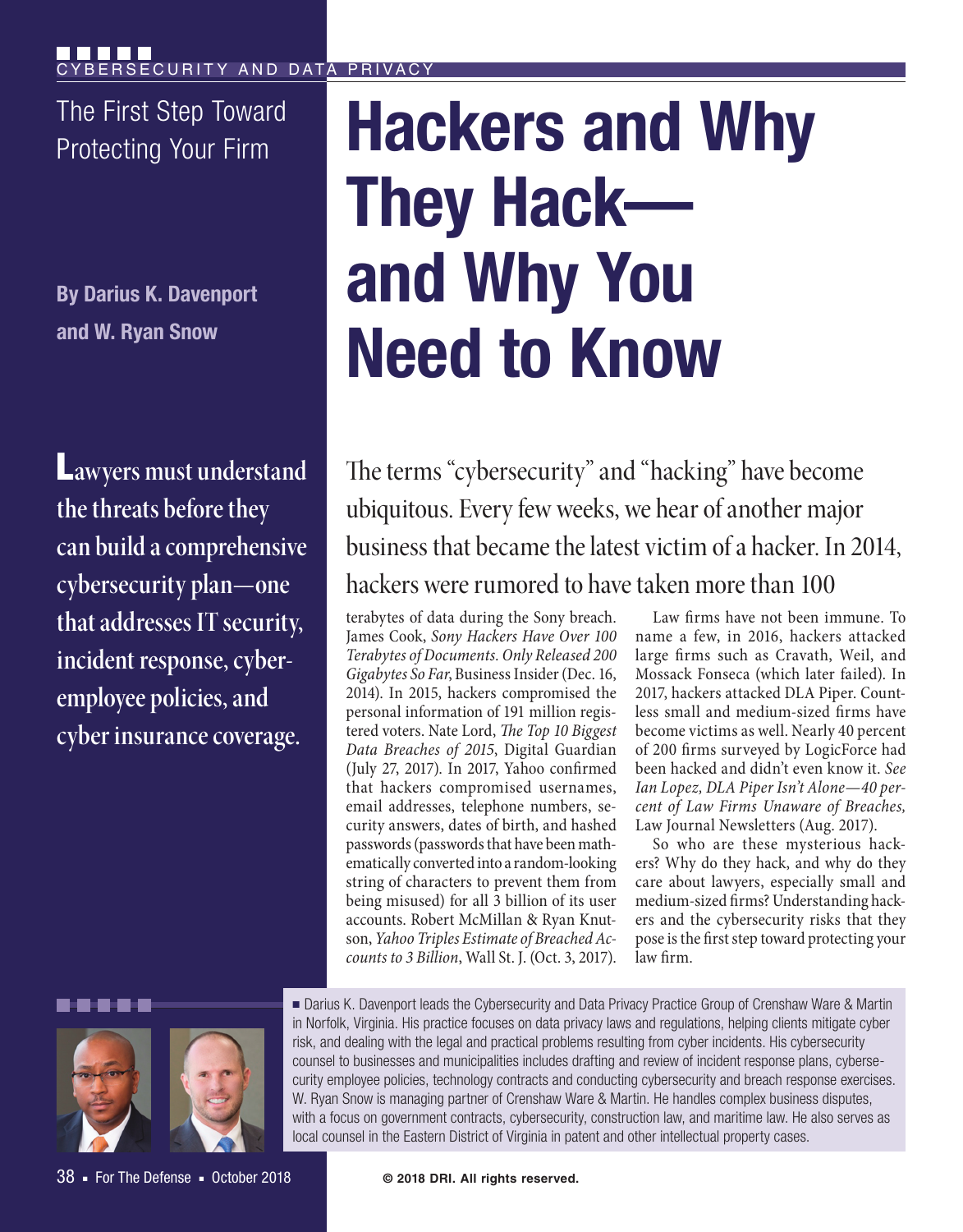#### **Who Are the Hackers?**

The true definition of a "hacker" is an expert at programming and solving problems with a computer. *Merriam Webster*. However, we have come to know hackers as individuals who illegally gain access to and sometimes steal or tamper with information in a computer system. *Id.* Hackers are far from a monolithic group of individuals that lurk in the "dark web" to steal data. There is not enough time or space here to discuss the details of every kind of hacker. The following kinds of hackers, however, are most relevant to attorneys and their clients.

- **• Advanced Persistent Threats (APTs):**  According to Secure Works, an APT is a highly sophisticated, stealthy continuous computer hacking group that usually targets private organizations, states, or both, for business or political reasons*. Advanced Persistent Threats: Learn the ABCs of APTs - Part A*, Secureworks (Sept. 27, 2016). Advanced persistent threats are known to burrow deep into target networks to avoid detection, sometimes for years. *Id*. The stealth nature of their sophisticated operations allows them not only to evade detection but to extract significant amounts of data from victims. *Id*. They are usually associated with nation states, cyber espionage, or sophisticated organized crime organizations. It is believed that a nation state, deeply entrenched in Sony's computer system for a long period of time, was responsible for the massive hack of 2014. *See* James Cook, *Sony Hackers Have Over 100 Terabytes of Documents. Only Released 200 Gigabytes So Far*, Business Insider (Dec. 16, 2014). Individual hackers usually lack the resources or sophistication to act as an APT.
- **• Crime Organizations and Industrial Spies:** The next hackers are organized crime groups and industrial spies. These hackers are motivated by money. *See* Roger A. Grimes, *IT's 9 Biggest Security Threats*, CSO (Aug. 10, 2017). They use high-end social engineering, spam, phishing, and spyware or malware to commit identity theft and fraud or to gain unauthorized access to an organization's systems. *Id*. Industrial spies and organized crime groups are also sophisticated. They can rival APTs or even be associated with APTs. Organized crime

groups and industrial spies usually target organizations, because they are in search of trade secrets, market information and intellectual property, or they are simply seeking to damage a competitor's reputation by attacking an IT infrastructure. *Id*.

- **• Unorganized Criminals:** The third kind of hacker is the unorganized criminal. These hackers can be individual hackers or smaller, less-sophisticated groups of hackers. Unlike APTs, organized crime organizations and industrial spies, the unorganized criminals' skill level can vary dramatically, from attackers who are able to write and propagate malicious code to those who simply purchase and deploy malware obtained from the dark web. *See* Grayhat4Life, *7 Types of Hackers You Should Know* (Sept. 9, 2015). Most are motivated by money, while others are motivated by the notoriety associated with penetrating well-known IT systems.
- **• Hacktivists:** The last kind of hacker is the hacktivist. Hacktivists' goals are typically associated with supporting a political agenda. *See* Jenni Bergal, "Hacktivist Launch More Cyberattacks Against Local, State Governments," *PBS News Hour*, Jan. 10, 2017. Their subgoals are propaganda and causing damage to achieve notoriety for their cause. *Id*. Hacktivists may be less of a concern for lawyers, but more of a concern for a lawyer's clients.

Advanced persistent threats, organized crime groups, industrial spies, criminal hackers, and hacktivists are all different groups with different motivations for why they hack. But the majority of hackers are motivated by one thing: money.

#### **Why and How Hackers Hack**

The primary motivation for hackers is money. Since the early 2000s, hackers have developed an underground economy to monetize stolen data. The method used to monetize hacking is closely related to the attack vector used. The three major attack vectors for monetizing data are

- selling the stolen data on the black market;
- holding data for ransom and profiting from payments made to release the data; and
- intercepting or initiating a wire transfer.

#### **The Black Market for Stolen Data**

McAfee's "The Hidden Data Economy Report" describes stolen data as the "oil of the digital economy." Data is one of the fastest-selling commodities on the dark web. Richard, *The Value of Stolen Data on the Dark Web*, DarkWebNews (July 1, 2017). Underground markets on the dark web sell stolen data that consists of everything from

..... **Hacktivists** may be less of a concern for lawyers, but more of a concern for a lawyer's clients.

hotel loyalty accounts and online video streaming credentials, such as Marriot Rewards or Netflix, to financial institution log-in credentials and health-care records. *Id.* Cybercriminals can sell data in bulk for as little as \$0.50 a file for entertainment credentials or up to \$200 a file for bank credentials. Brian Stack, *Here's How Much Your Personal Information Is Selling for on the Dark Web*, Experian (Apr. 9, 2018). Health-care files are considered a hacker gold mine because of the vast amount of personal information that they contain. *Id.* On average, individual medical records retailed between \$70 and \$100 last year. *Id.* Similar to any other marketplace, the price per file fluctuates based on the supply and demand for a particular type of data file. *Id.*

#### **Ransomware Attacks**

One major way that hackers monetize stolen data is through ransomware attacks. The public's familiarity with the term ransomware grew exponentially after the 2017 WannaCry ransomware attack. Generally speaking, ransomware is a form of malicious software (or malware) that takes over a computer and can either deny its owner access to data, delete data, or threaten to delete data. Josh Fruhlinger, *What Is Ransomware? How It Works and How to Remove It*, CSO (Nov. 13, 2017). After the attack is triggered, the attacker contacts the victim promising to restore the victim's access in exchange for payment of the ran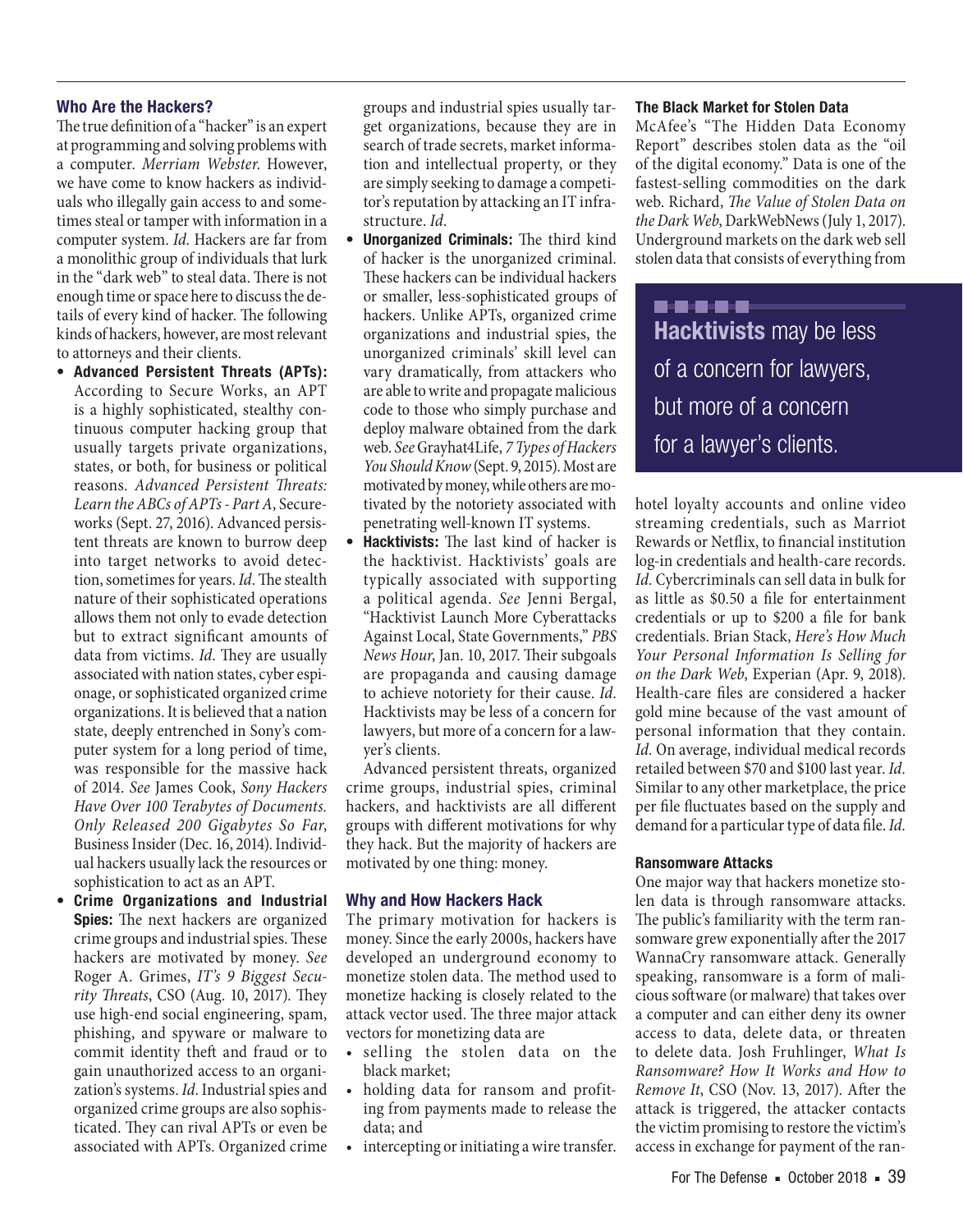som. *Id.* The cost of a ransom can range from a few hundred dollars to several hundred thousand dollars, generally payable in some form of cryptocurrency, such as bitcoin. *See* How to Protect Networks from Ransomware, FBI (ransomware prevention and response for CISOs, U.S. government interagency technical guidance). But it is not guaranteed that a victim's data will

..... **In addition to personal** information and health records, firms are also rich sources of trade secrets and intellectual property.

be restored after payment is made. *Id.* That is why law enforcement recommends not paying the ransom, because payments only encourage the cybercriminals' enterprise. *Id.* Instead, organizations should maintain consistent backups of their data. *Id.* Wellprepared organizations should also have thoughtful incident response plans that are prepared by outside breach counsel.

Malicious ransomware software is usually delivered as the result of a phishing email campaign during which an unsuspecting victim is tricked into clicking on a malicious link or attachment masquerading as a legitimate file. *Id.* Once the file is opened, the malware takes over the victim's computer. *Id.* Some more aggressive variations, such as NotPetya, exploit security holes in software to infect victim's computers without the use of social engineering trickery. Timothy B. Lee, *The WannaCry Ransomware Attack Was Temporarily Halted. But It's Not Over Yet*, Vox (May 15, 2017.)

#### **Business Email Compromise**

The third popular attack vector for hackers is an emerging financial cyber threat called "business email compromise" (BEC). FBI, *Business E-Mail Compromise*, News (Feb. 27, 2017). The FBI started tracking this vector in 2013.

Business email compromise works by hackers targeting employees with access

to company finances and then tricking them into making wire transfers to bank accounts controlled by the hackers instead of the bank accounts of legitimate business partners. *Id.*

Hackers use spear phishing, social engineering, identity theft, email spoofing, and malware to gain access to their victim's computers. *Id.* They may spend weeks or months modifying a victim's email rules and settings; studying the organization's vendors, billing systems and transactions; and studying the victim's communication style and personal calendar. *Id.* Hackers then discreetly hijack legitimate communications and request that legitimate payments be sent to fraudulent accounts. *Id.* The perpetrators are so skilled in the deception that the fraudulent wire transfers are often not detected until too late. *Id.* Hackers have targeted every business sector to include law firms. The FBI estimates BEC losses to be in the billions. *Id.*

### **Why Law Firms Are Targets**

There are three major reasons why law firms are targets: (1) all data, including law firm data, has black market value, and law firms often hold valuable confidential information; (2) hackers don't discriminate when it comes to victims; and (3) law firms are soft targets.

# **Data Has Black Market Value**

As discussed above, hackers (no matter what skill level), have found a way to monetize stolen data. This can include a firm's entire IT infrastructure in the case of a ransomware attack. For lawyers, that means that insufficiently protected employee and client information (both of which attorneys have a duty to protect) is a cash crop ripe for hackers to harvest and sell.

Large caches of medical records make a law firm a prime target for hackers. Health records contain names, addresses, phone numbers, account numbers and the names of family members that are often used in passwords or as account security questions. Many firms store this kind of personal health information (PHI) in their computer systems. This naturally makes law firms a rich source of PHI data to be traded on the black market.

In addition to personal information and health records, firms are also rich sources of trade secrets and intellectual property. Clients provide firms with intimate details of their businesses and products during the course of representation. Similar to PHI, trade secrets and intellectual property are stored on firm computer systems, making them ripe for theft or ransom.

In addition to data theft, law firms are businesses, and just as any other business, a law firm's IT infrastructure can be subject to ransomware attacks. During one of these attacks, a hacker can lock up and encrypt client data, payroll, communications, and other office systems for ransom—effectively shuttering those assets. The result is that the firm's ability to serve its clients will be severely hampered until the systems are restored. These attacks can be uniquely damaging because, even if office functions can be quickly restored, firm data may never be recovered. For example, after a severe ransomware attack, one firm lost over a decade's worth of internally developed programs and databases that the firm will never be able to recreate.

A recent ransomware example is the DLA Piper hack of 2017. The breach took the firm's computer and phone systems offline in offices in the United States, Europe, and the Middle East. Alex Aldridge, *DLA Piper Rocked by Ransomware Attack… Weeks After Publishing 'How to Protect Against Cyber Attacks' Guide*, Legal Cheek (Jun. 27, 2017). Although not all computer systems were affected, it was necessary to take all of them off-line to contain the attack. James Booth, *DLA Piper Hack Could Cost 'Millions', Brokers Say*, Legal Week (July 7, 2017). The hackers requested 300 bitcoin (U.S. \$2,579,998) in ransom to release the firm's data. Jonathan Crowe, *How One of the World's Largest Law Firms Was Paralyzed by Petya*, Barkly: Blog (July 2017). DLA Piper did not pay the ransom. *Id.* Even though the firm did not pay, cyber insurance brokers estimate that it will cost millions to remediate the effects of the hack. *Id.* In addition to the cost of remediation, Roy Strom, from The AmLaw Daily, observed that thousands of billable hours were lost as a result of "litigators unable to access motions on a deadline, trial lawyers preparing for arguments without key documents, and transactional lawyers unable to communicate with clients attempting to close multibillion-dollar deals." *Id.*